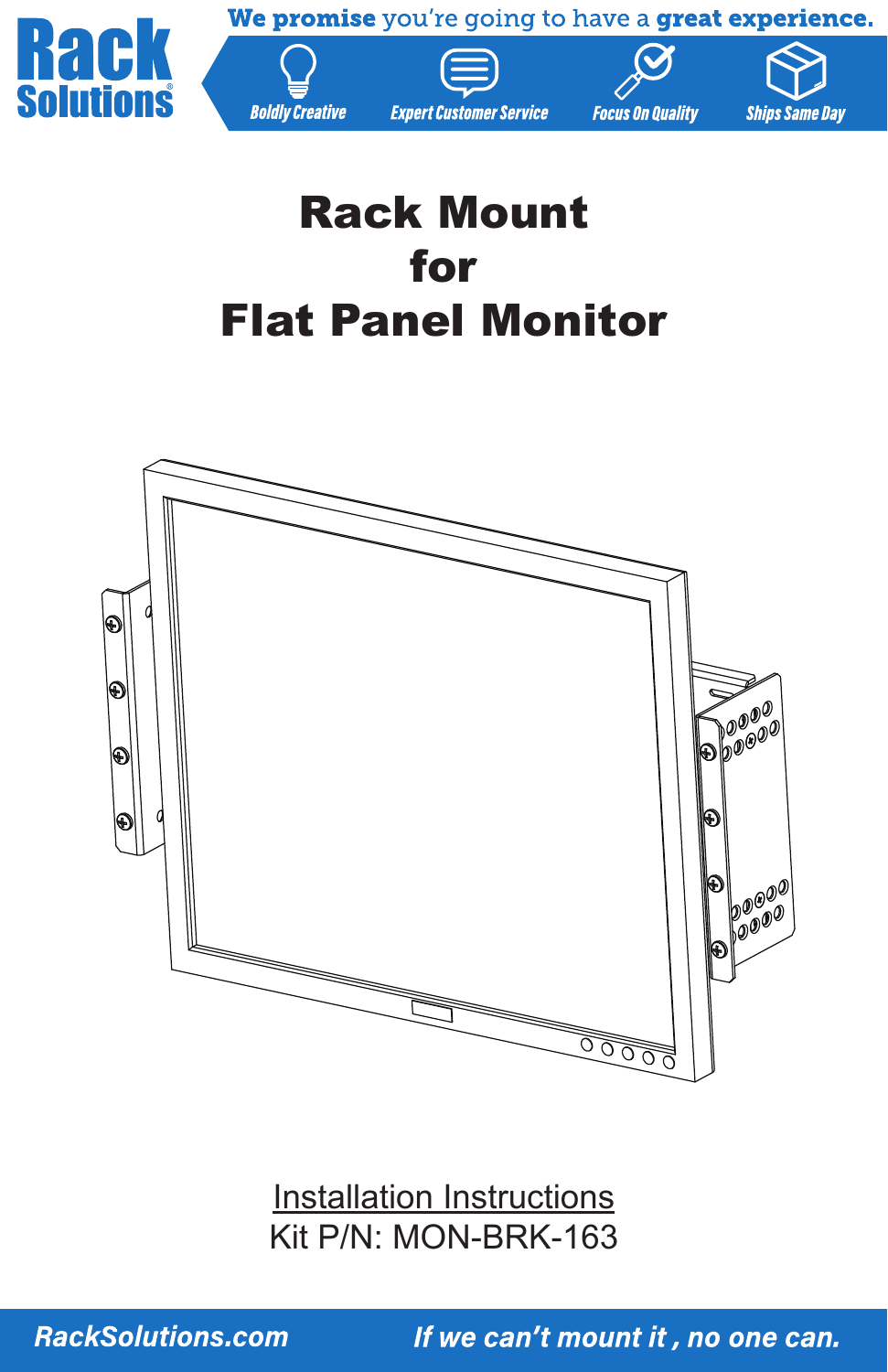# **Kit Contents**

#### **Assembly Components:**

- (1) Mounting Bracket
- (2) Angle Brackets

#### **Monitor Hardware Package:**

#### (8) Nylon Spacers

- (5) M4 x 10mm Pan Head Screws
- (5) M4 x 18mm Pan Head Screws
- (5) M4 x 25mm Pan Head Screws
- (5) 10-32 Flat Head Screws
- (5) Flat Washers

# **Installation Instructions**

#### **Rack Hardware:**

- (8) 12-24 Nuts
- (8) 10-32 Pan Head Screws
- (8) 12-24 Pan Head Screws
- (8) 12-24 Cage Nuts "Black"

- **Step 1.** VESA Monitor Bracket Attachment: Turn the monitor face down on a large flat surface. Locate the four VESA mounting holes on the rear of the monitor.
	- a. Determine if spacers are required: Some monitors have a "recess" on the rear of the monitor. Spacers are provided to fill this gap. See Table A for spacer length options.
	- b. Determine Screw Length: Only use the metric M4 screws provided. Screw length is determined by the spacers used (see Table A).

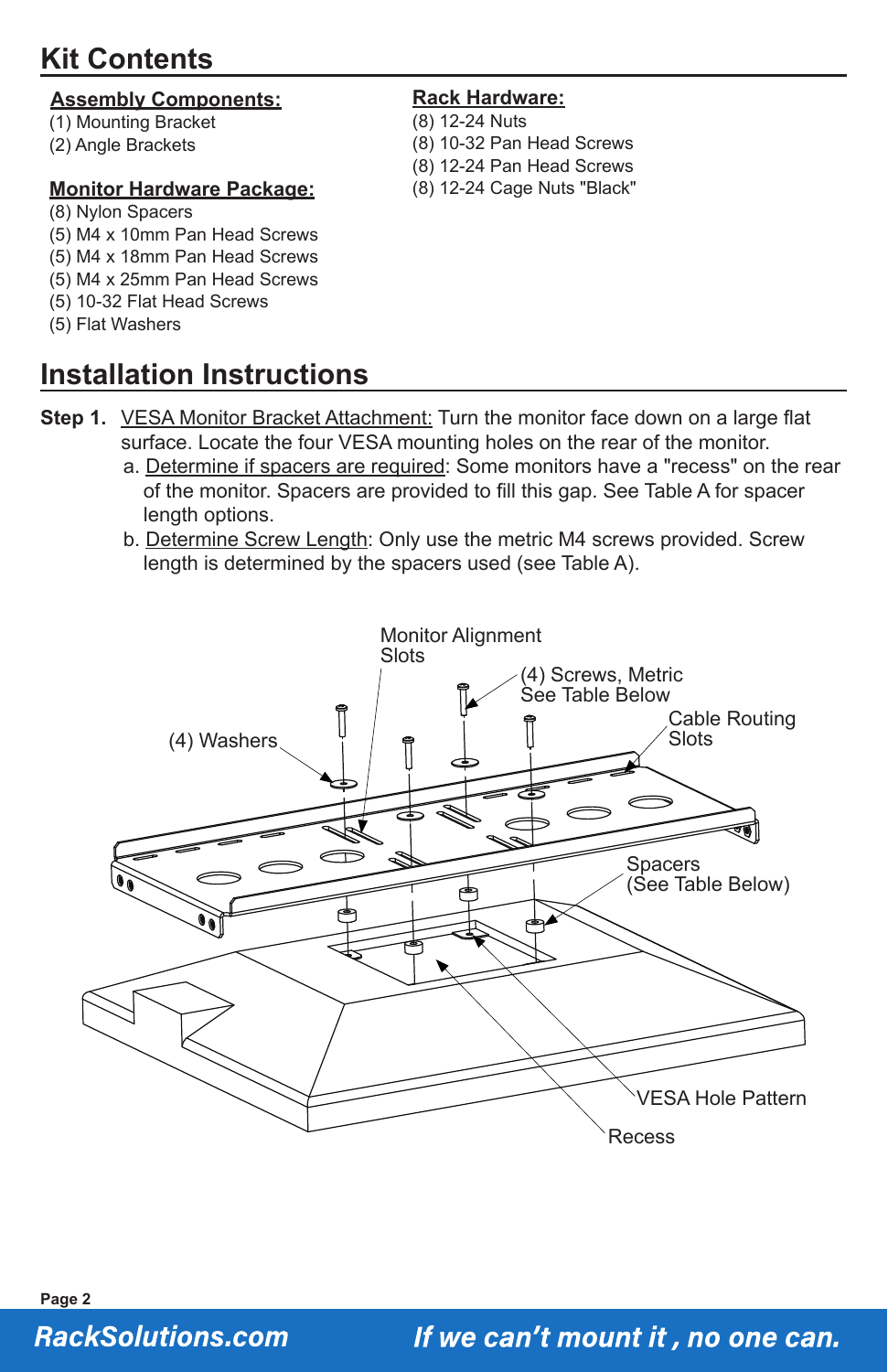| <b>Recess Depth</b> | <b>Spacer</b>    | <b>Screw</b>                                             |
|---------------------|------------------|----------------------------------------------------------|
| 0                   | No Spacer Needed | 10 <sub>mm</sub><br>MMMMM                                |
| .250(1/4)           |                  | 18 <sub>mm</sub><br>0000000000000000000000000            |
| .500(1/2)           |                  | 25 <sub>mm</sub><br>100000000000000000000000000000000000 |

#### **Table A**

#### **Screws and Spacers are Shown to Scale**

**Step 2.** Bracket Attachment: Attach the Brackets at the desired depth using (4x) 10-32 Flat Head Screws. (see below)



**Page 3**

### **RackSolutions.com**

If we can't mount it, no one can.